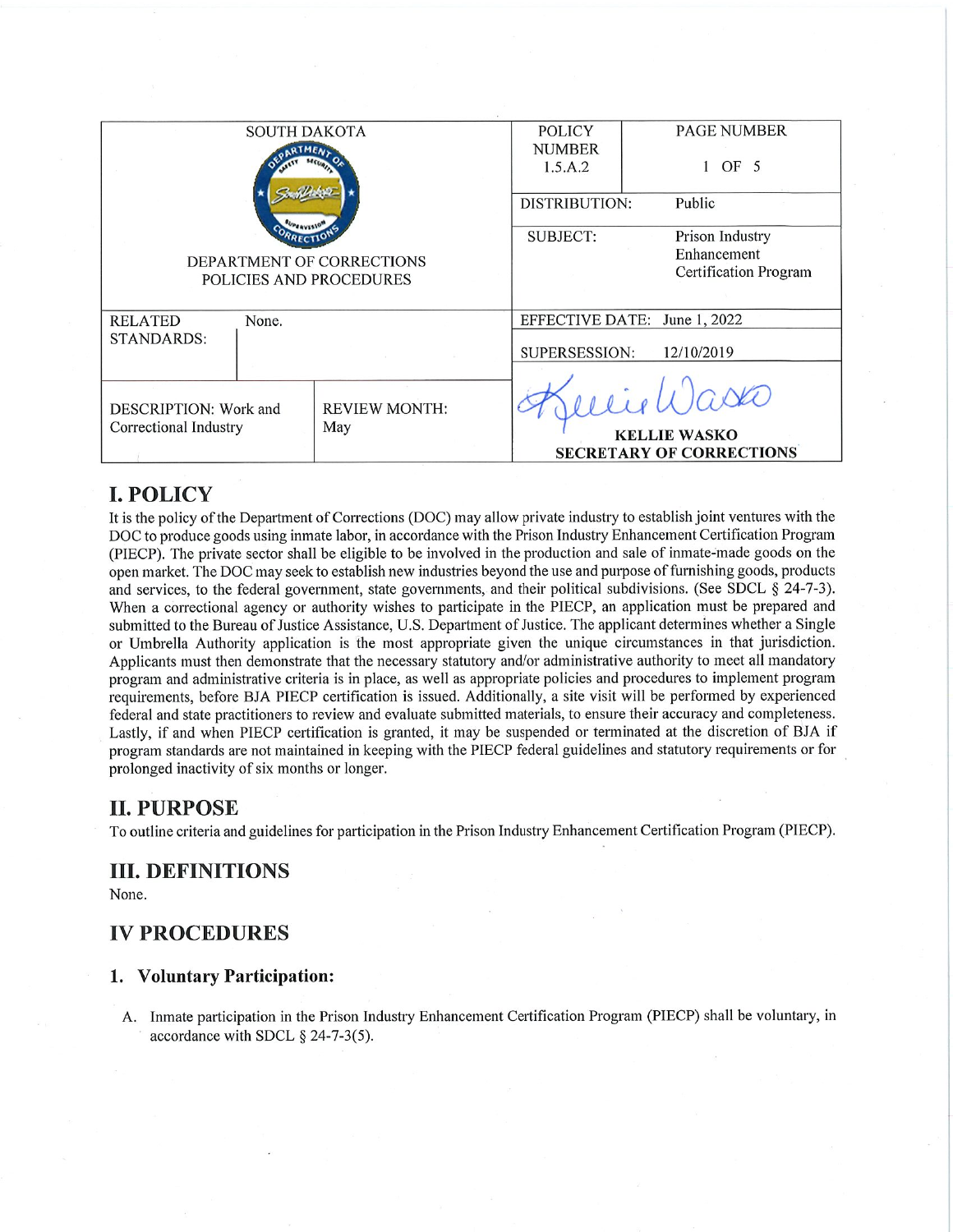| <b>SECTION</b>                           | UBJECT<br>ں ت                                                              | $\cup$ POLICV<br>DOC | $\sim$ $\sim$<br>Page<br>of 5 |
|------------------------------------------|----------------------------------------------------------------------------|----------------------|-------------------------------|
| Work and C<br>. Industry<br>Correctional | $\sim$ $\sim$<br>ertification_<br>Enhancement<br>Industry<br><b>Prison</b> | 1.7.1.4              | Effective:                    |
|                                          | Program                                                                    |                      | 06/01/2022                    |

- B. PIECP provides eligible inmates the opportunity to work in a realistic work environment, receive a prevailing local wage for work, and acquire marketable skills to increase potential for successful rehabilitation and meaningful employment upon release from DOC custody.
- C. Prior to participating in PIECP, each inmate must sign the PIECP Agreement wherein the inmate acknowledges voluntary participation in the PIECP (See Attachment 1).
	- 1. The inmate's signature on the PIECP Agreement signifies an agreement by the inmate to specific deductions from the inmate's gross wages and specified financial obligations (See Attachment 1).
	- 2. A staff member must witness the inmate's signature.
- D. An inmate's, custody level, classification, risk, aptitude, experience, and abilities (based on tests and/or personal interview with the inmate), shall be reviewed and considered by institutional staff and private sector employers when considering an inmate for any job within the PIECP.
	- 1. Inmates designated "high risk" for institutional job assignment purposes, may not be assigned any job within PIECP. Questions regarding whether an inmate is designated "high risk" shall be directed to the Associate Director of Offender Services (See DOC policy 1.5.A.9 *Inmate Work Assignment Risk*).

### **2. Inmate Eligibility:**

- A. Inmates employed in a PIECP industry must notify their supervisor in advance of any class, program, or appointment they intend to attend that will take them away from the workplace during their assigned work hours.
- B. No inmate under the jurisdiction of the DOC has any implied right or expectation to work in any particular job (See SDCL § 24-2-27). Inmates are subject to transfer to another job or removal from any job assignment at the discretion of the employer, supervisor, Warden or designee, or Secretary of Corrections.
- C. No inmate seeking employment with a PIECP industry or currently employed by a PIECP industry may be discriminated against on the basis of race, gender, sexual orientation, national origin, disability, religion, or other protected status. Employers shall make reasonable accommodations for inmates requesting accommodation on the basis of a disability, consistent with safety and security.
	- 1. Inmates must be capable of performing the essential functions of the job, with or without a reasonable accommodation. The employer retains the right to hire the best qualified inmate applicant for the job (See DOC policy 1.1.E.7 *Americans with Disabilities Act (ADA)*).

#### **3. Inmate Identification:**

A. The private sector employer shall verify each inmate has a valid Social Security number prior to assigning the inmate a job (See DOC policy 1.1.A.7 *Offender Identification Procedures* and DOC policy 1.5.A.1 *Inmate Work Assignments and Pay*). Inmates without a valid Social Security number may not work for a wage within the PIECP.

#### **4. Inmate Wages:**

- A. Inmates participating in PIECP will have an opportunity to earn wages, learn job skills and develop good work habits. Wages paid to inmates will not be less than those paid for work of similar nature in the locality where the work is performed, in accordance with SDCL  $\S$  24-7-3 (3). In the absence of similar work, inmate wages may not be less than state or federal minimum wage, whichever is greater.
- B. Wage deductions (a.- d. are allowed by PIECP certification):
	- 1. All inmates participating PIECP will have deductions made to their gross wages for: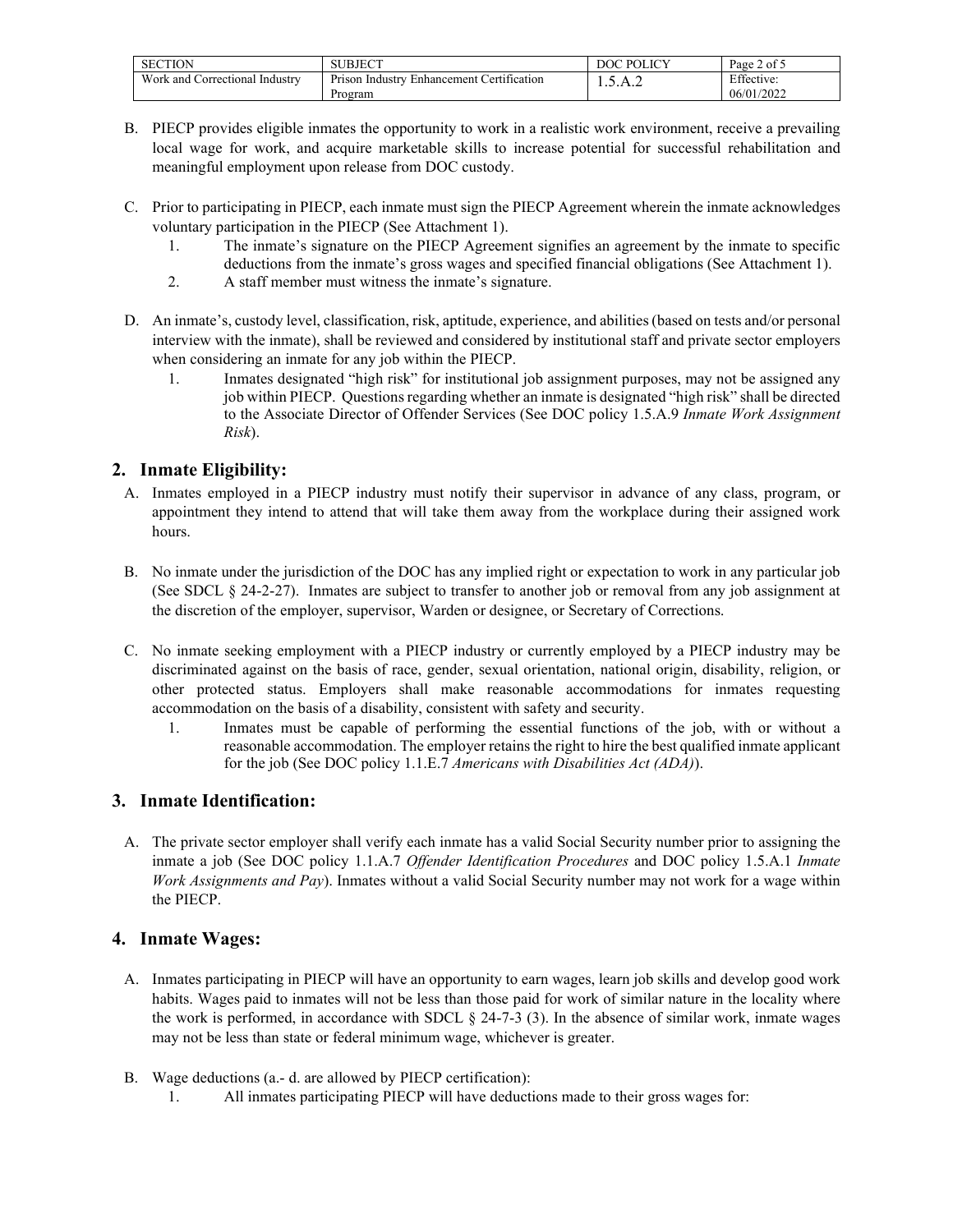| <b>SECTION</b>                      | BJECT<br>າເ.                                                    | $\bigcup$ POLICV<br>DOC | $\sim$ $\sim$<br>Page.<br>ot 5 |
|-------------------------------------|-----------------------------------------------------------------|-------------------------|--------------------------------|
| Work and<br>l Correctional Industry | $\sim$ $\sim$<br>Prison<br>i Industry Enhancement Certification | 1.7.1.4                 | Effective:                     |
|                                     | Program                                                         |                         | 06/01/2022                     |

- a. Federal, state and local taxes.
- b. Reasonable charges for room and board.
	- 1) If the inmate owes restitution, room and board charges may be activated and the amount collected each month applied to the inmate's owed restitution, till paid in full, or the inmate is no longer employed within the PIECP.
- c. Support of the inmate's family, pursuant to state statute, court order, or agreement by the inmate.
- d. Contribution to the South Dakota Victims Compensation Fund, as administered by the State of South Dakota (See SDCL §§ 23A-28B and 24-7-3 (1)). This amount will be equal to at least five percent (5%), but not greater than twenty percent (20%) of the inmate's gross wages (requirement for PIECP certification). The total deductions from the inmate's wages shall not exceed eighty percent (80%) of gross wages (requirement for PIECP certification).
- 2. Inmates cannot request extra money withheld from their paychecks if their net paycheck, after required deductions or obligations are withheld, is insufficient to cover the deduction. Inmates cannot have extra money withheld from their wages to avoid paying required deductions or obligations.
- 3. Inmate wages are subject to the processes and procedures and requirements described within DOC Policy 1.1.B.2 *Inmate Accounts and Financial Responsibility*.
- C. The DOC shall require Workmen's Compensation be provided by the employer for inmate workers employed in a PIECP industry, pursuant to SDCL § 24-7-3 (4). Inmates may receive Workmen's Compensation benefits comparable to those made available by the state or federal government to similarly situated private-sector employees.
- D. Inmates removed from employment with PIECP have no right to continued employment, due process or pay for work completed. Inmates employed by a PIECP industry are not "employees" covered by the federal Fair Labor Standards Act.

#### **5. Consultation Requirements:**

- A. The DOC and PIECP industry employers shall consult with representatives of local labor organizations and local businesses/private industry prior to the use of inmate workers in the production of goods for sale in interstate commerce or to the federal government (See SDCL § 24-7-3 (2) (PIECP certification requirement)).
- B. The DOC and PIECP industry employers shall document the use of inmate workers in the production of goods for sale in interstate commerce or to the federal government through PIECP. Documentation must support that employment of inmates will not result in the displacement of employed workers within the locality. Inmate workers shall not be used in skills, crafts, or trades in which there is a surplus of available gainful labor in the locality or significantly impair existing contracts.

#### **6. Objectives and Program Benefits:**

- A. The two primary objectives of PIECP are:
	- 1. To generate products and services that enable inmates to make a contribution to society, which shall include helping offset the cost of the inmate's incarceration, providing some compensation to crime victims, and helping support the inmate's family, and
	- 2. To reduce prison idleness by increasing inmates' job skills and improving the prospects for successful transition to the community upon release.
- B. PIECP benefits:
	- 1. Provide inmates a means of repaying victims for harm sustained by the inmate's crime (restitution).
	- 2. Offer inmates a chance to work to help address financial obligations, increase job skills (job training and skill development), and increase the likelihood of meaningful employment upon release from incarceration.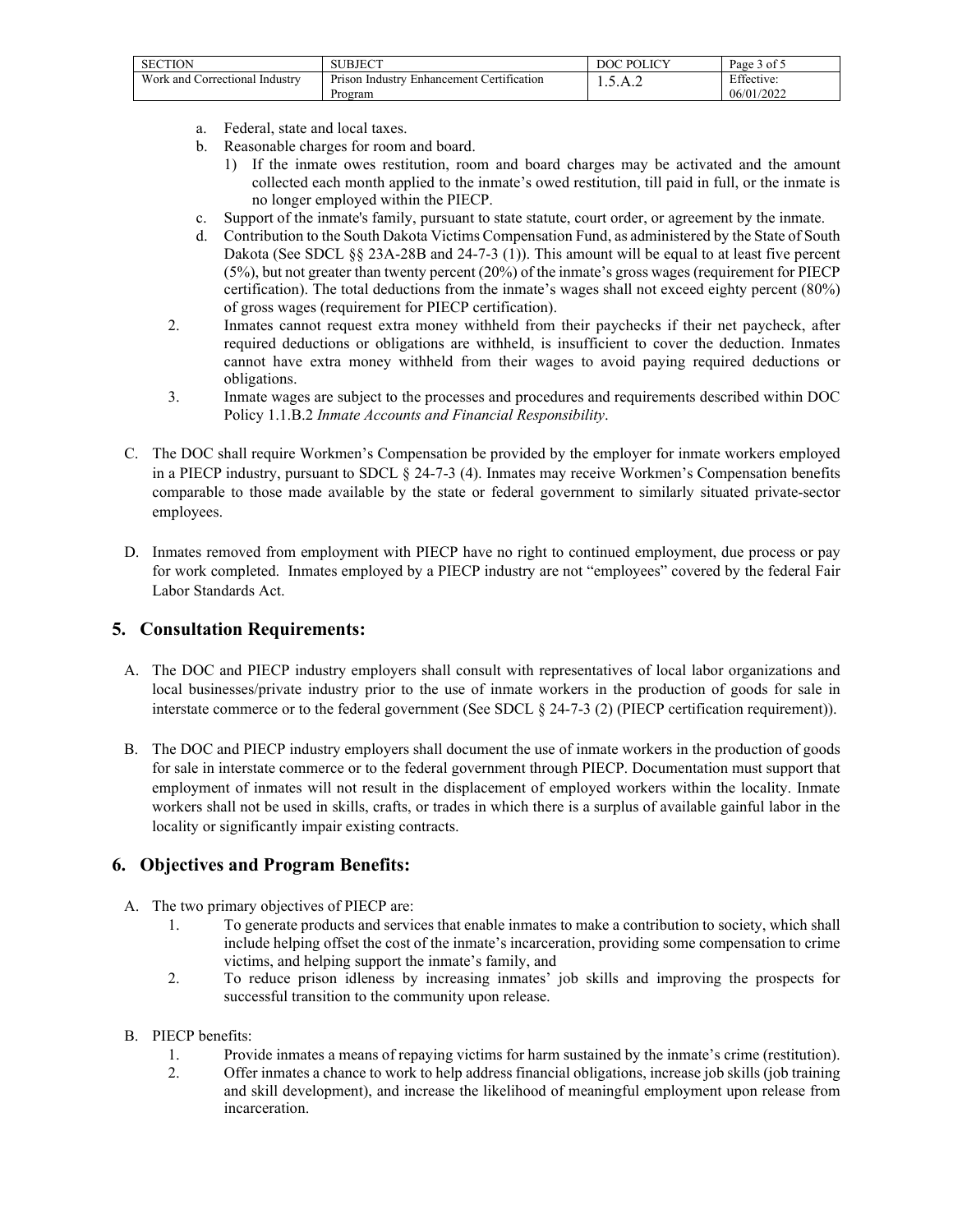| <b>SECTION</b>                               | <b>SUBJECT</b>                                              | <b>POLICY</b><br>DOC | Page 4 of 5 |
|----------------------------------------------|-------------------------------------------------------------|----------------------|-------------|
| Work and <b>v</b><br>l Correctional Industry | $\sim$<br>Prison Industry<br>: Certification<br>Enhancement | . <b>. .</b>         | Effective:  |
|                                              | Program                                                     |                      | 06/01/2022  |

- 3. Provide private sector employers with a stable and readily available workforce; and
- 4. Enable inmate workers to contribute to room and board, family support, victim compensation, and taxes, which helps reduce the escalating cost of crime on society.

## **V. RESPONSIBILITY**

The Pheasantland Industries Manager is responsible for the overall implementation and annual review of this policy.

# **VI. AUTHORITY**

- A. SDCL §§ 23A-28B, 24-2-27, 24-7-3 (1), 24-7-3, 24-7-3 (2), 24-7-3 (3), 24-7-3 (4), 24-7-3(5).
- B. The PIE Certification Program originally was authorized under the Justice System Improvement Act of 1979 (P.L. 96–157, Sec. 827) and later expanded under the Justice Assistance Act of 1984 (P.L. 98–473, Sec. 819). The Crime Control Act of 1990 (P.L. 101–647) authorizes continuation of the program indefinitely.

## **VII. HISTORY**

December 2019 December 2018 December 2017 December 2016 December 2015 December 2014 December 2013 March 2012 December 2010 December 2009

### **ATTACHMENTS** (Published in PolicyTech unless otherwise noted)

- 1. PIECP Agreement
- 2. DOC Policy Implementation / Adjustments